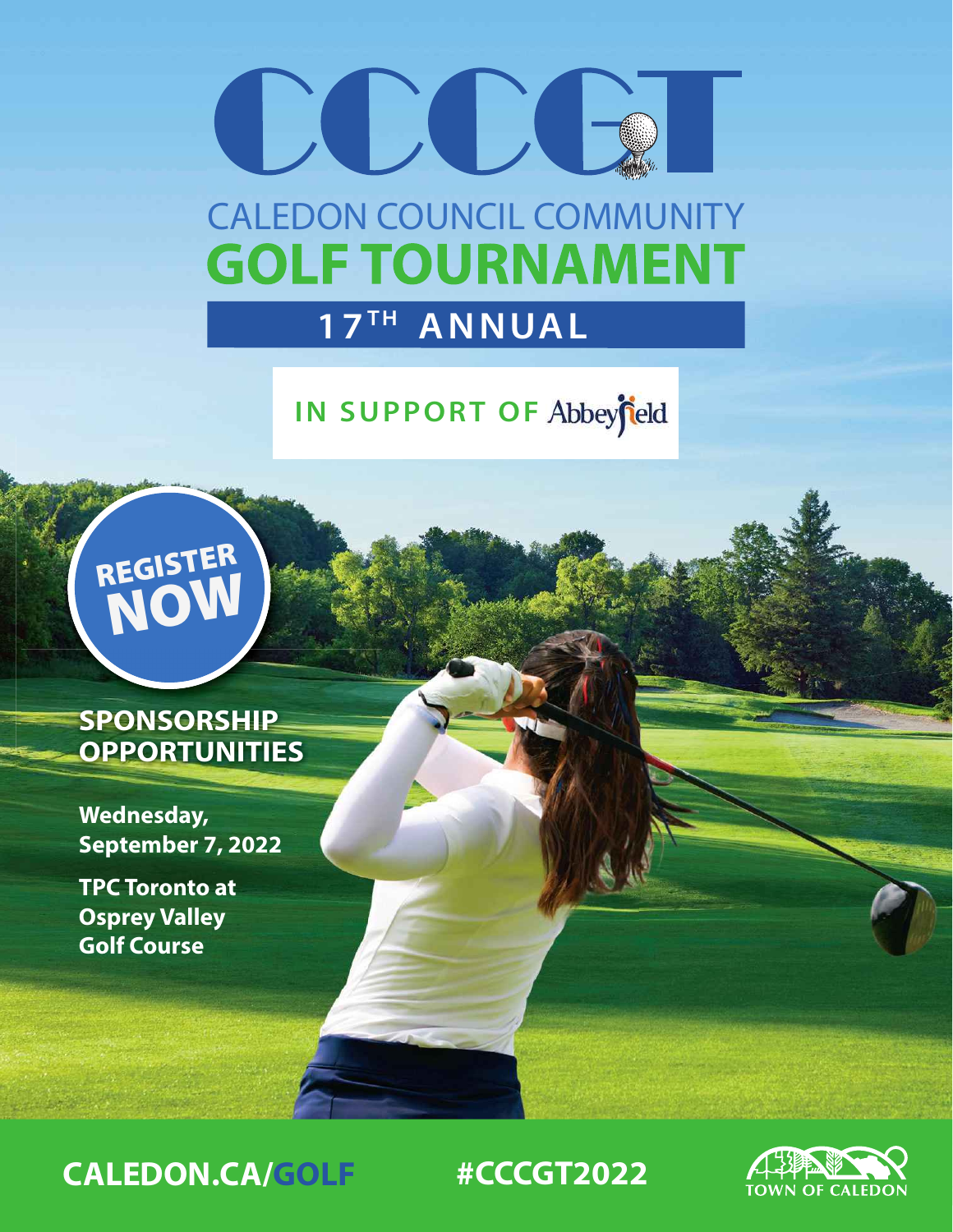## **MESSAGE FROM THE CHAIR**



#### **CCCGT 2022**

It has been two years since we last held our in-person golf tournament to benefit the community.

The pandemic, like so many other things in our lives, interrupted this charitable event.

Caledon is well known for being a kind and generous community that comes together to support good works.

That's par for the course (sorry for the pun) in Caledon: dozens and dozens and dozens of sponsors, participants and volunteers – and of course the magnificent TPC Osprey Valley as host – come together for a good cause.

That's what Caledon is all about!

#### **The Beneficiaries**

The primary beneficiary of proceeds this year will be Abbeyfield Caledon.

Abbeyfield is an international non-profit society dedicated to providing seniors with affordable, companionable and safe housing in a family-sized household with their local community.

Abbeyfield Caledon's overarching goal is to provide an environment that respects each individual, offers social interaction and good nutrition, while supporting the independence of each resident.

With your generous support, the funds raised through this year's golf tournament And why I'm so #CaledonProud to be Chair of will literally be putting a 'roof over the heads'<br>this year's tournament.

#### **Final words**

As you enjoy another wonderful day of golf, let me say a big thank you to all our dedicated volunteers who once again make things run smoothly. And of course a big shout out to the ownership and staff of TPC Toronto at Osprey Valley for hosting us on their magnificent course.

In 2018, we were thrilled to announce the diversification of the Caledon Council Community Golf Tournament Grant Program. In addition to the primary beneficiary and the multiple secondary grant recipients, we launched the Doug and Doreen Beffort Legacy Scholarship. This scholarship was awarded to two bright young Caledon students who are pursuing their post-secondary education in the field of education. The scholarship is a great way for the tournament to ensure we continue to positively affect our community.

On behalf of the Golf Committe Vice-Chair, Christina Early, and all of my Council colleagues, thank you again for your generous participation…and best wishes for another successful year!

#### **Mayor Allan Thompson, Chair**

Caledon Council Community Golf Tournament 2022

#### **Previous major projects from the road to \$1 million raised**

| 2019 Great War Flying Museum | 2016 Alton Legion                      |  |
|------------------------------|----------------------------------------|--|
| 2018 One Cedar Mains Drive   | 2015 Caledon Meals on Wheels           |  |
| 2017 Bolton Camp             | 2013 Headwaters Health Care Foundation |  |



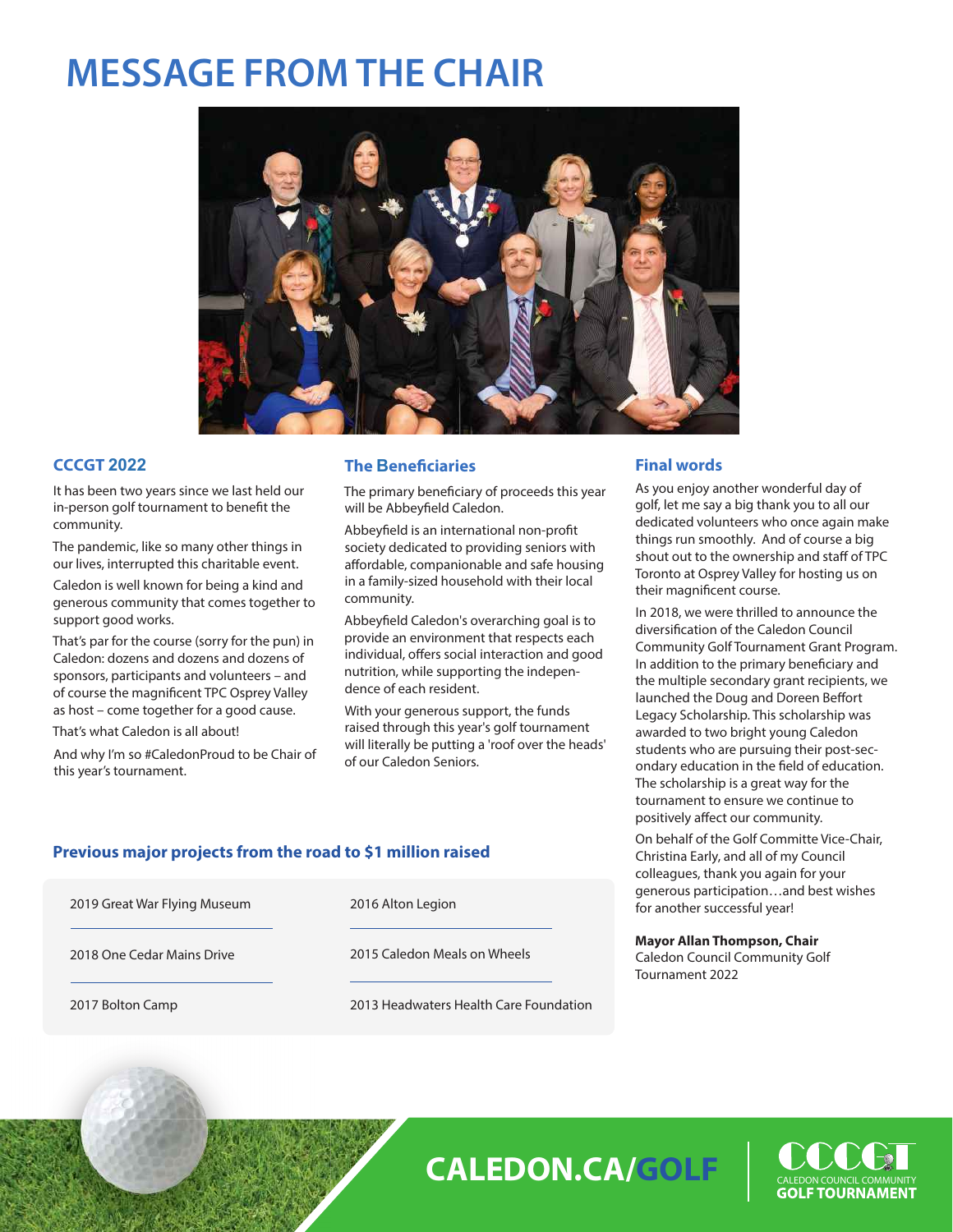## **PROJECT SUMMARY:** Project Rooftop



Abbeyfield Caledon offers an air conditioned building with laundry facilities, a library, indoor living spaces, heated floors, communal dining space and an outdoor courtyard for social functions.

The infrastructure is now over 12 years old and the Board of Directors and Property Director have noted and experienced a degradation of the existing roof during the past year. Minor repairs have been made but the life of the roof is nearing its end state. The funds from the golf tournament will assist in replacing the existing roof, improving the flashing and the ventilation and ensure proper ice and water shields are installed.

Given the extreme cold weather experienced this past winter, the heat loss through the existing roof has created inconsistencies in providing adequate warmth for the residents.

Project Rooftop will not only benefit the community of elders residing at Abbeyfield Caledon but will also preserve an important asset that will serve many seniors for years to come.

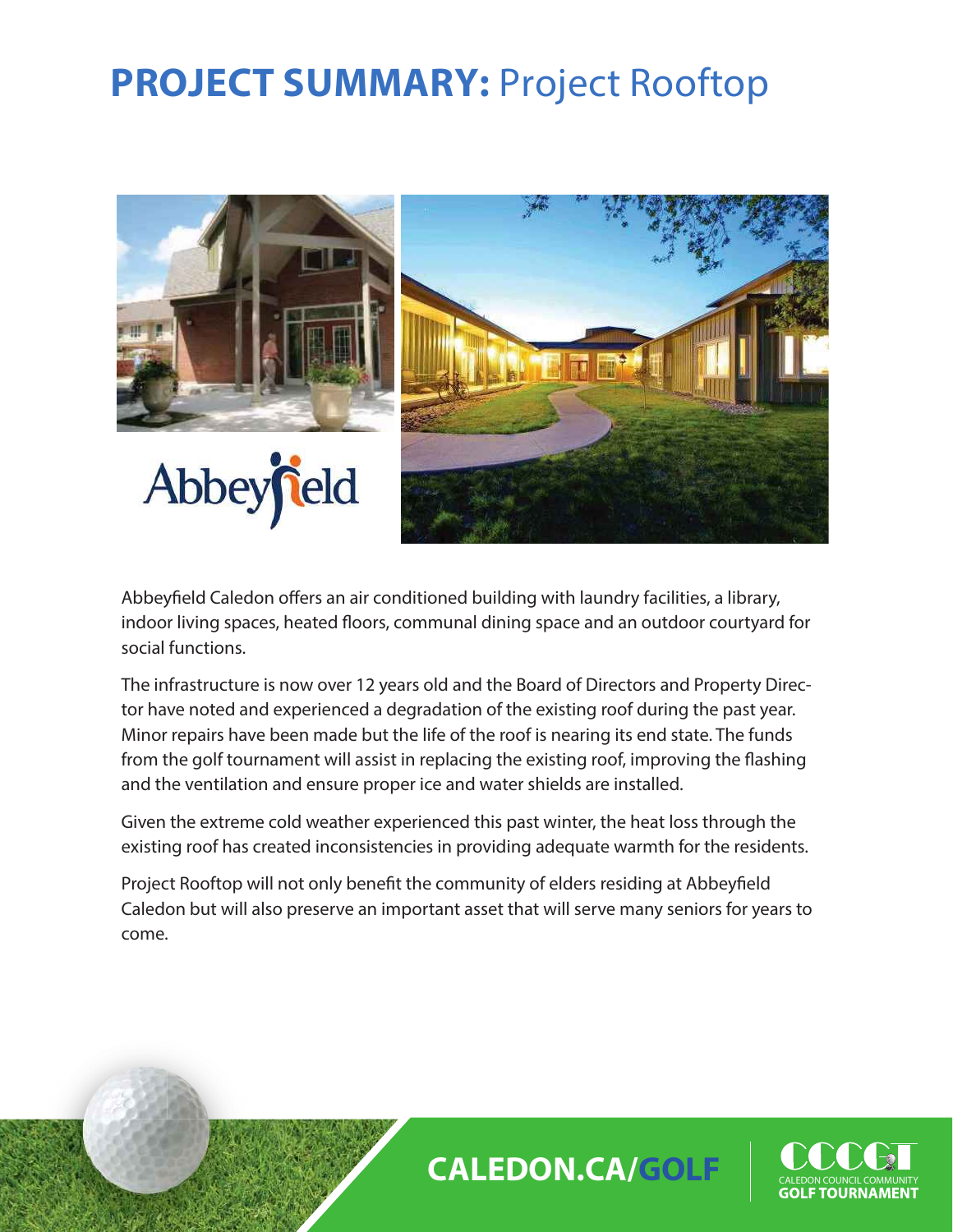





## **SPONSORSHIP PACKAGES**

#### **PLATINUM - \$10,000**

- TWO Foursomes
- Logo on Welcome Banner
- Banner placement and Podium Recognition at reception
- Logo exposure on website
- Full Page Feature in Event Program

#### **GOLF CART - \$7,500** (ONE AVAILABLE)

- TWO Foursomes
- Logo on all Golf Cart Cards
- Banner placement and Podium Recognition at reception
- Logo exposure on website
- Half Page in Event Program

#### **GOLD - \$7,500**

- TWO Foursomes
- Logo on Welcome Banner
- Banner placement and Podium Recognition at reception
- Logo exposure on website
- Half Page in Event Program

#### **FOURSOME PHOTO - \$7,500** (ONE AVAILABLE)

- ONE Foursome
- Logo on all Foursome Photos
- Banner placement and Podium Recognition at reception
- Logo exposure on website
- Half Page in Event Program

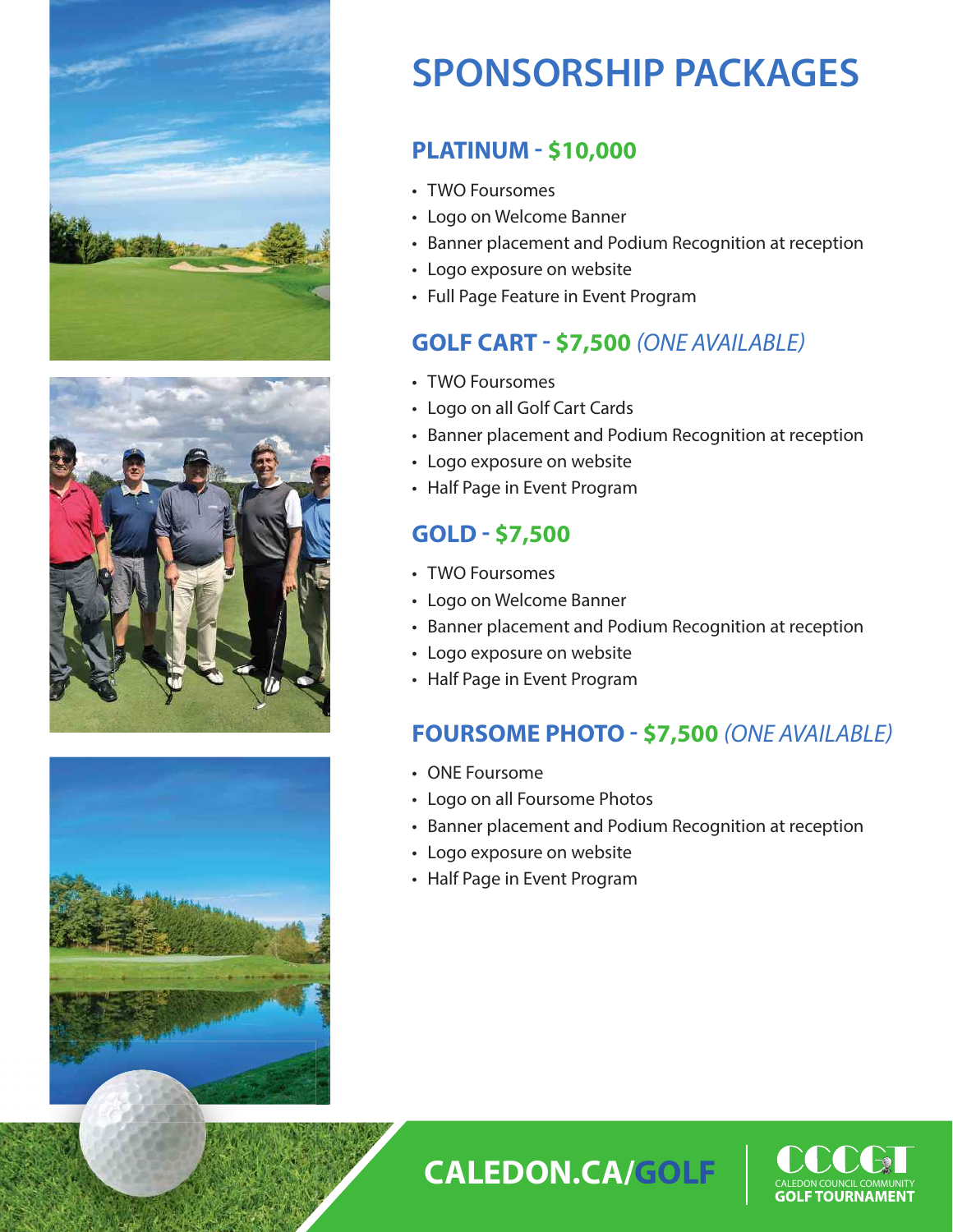









#### **BREAKFAST/DINNER - \$7,500** (TWO AVAILABLE)

- ONE Foursome
- Logo recognition as either Breakfast sponsor or Dinner sponsor
- Banner placement and Podium Recognition at reception
- Logo exposure on website
- Half Page in Event Program

#### **BALL - \$5,000** (ONE AVAILABLE)

- ONE Foursome
- Logo on golf balls given to each player
- Banner placement and Podium Recognition at reception
- Logo exposure on website
- Half Page in Event Program

#### **BEAT THE PRO - \$5,000** (TWO AVAILABLE)

- ONE Foursome
- Signage at Beat the Pro driving range contest
- Banner placement and Podium Recognition at reception
- Logo exposure on website
- Half Page in Event Program

#### **LONG DRIVE - \$5,000** (TWO AVAILABLE)

- ONE Foursome
- Integration as presenting sponsor of long drive
- Banner placement and Podium Recognition at reception
- Logo exposure on website
- Half Page in Event Program

#### **SCORECARD - \$5,000** (ONE AVAILABLE)

- ONE Foursome
- Logo exposure on all team scorecards
- Banner placement and Podium Recognition at reception
- Logo exposure on website
- Half Page in Event Program

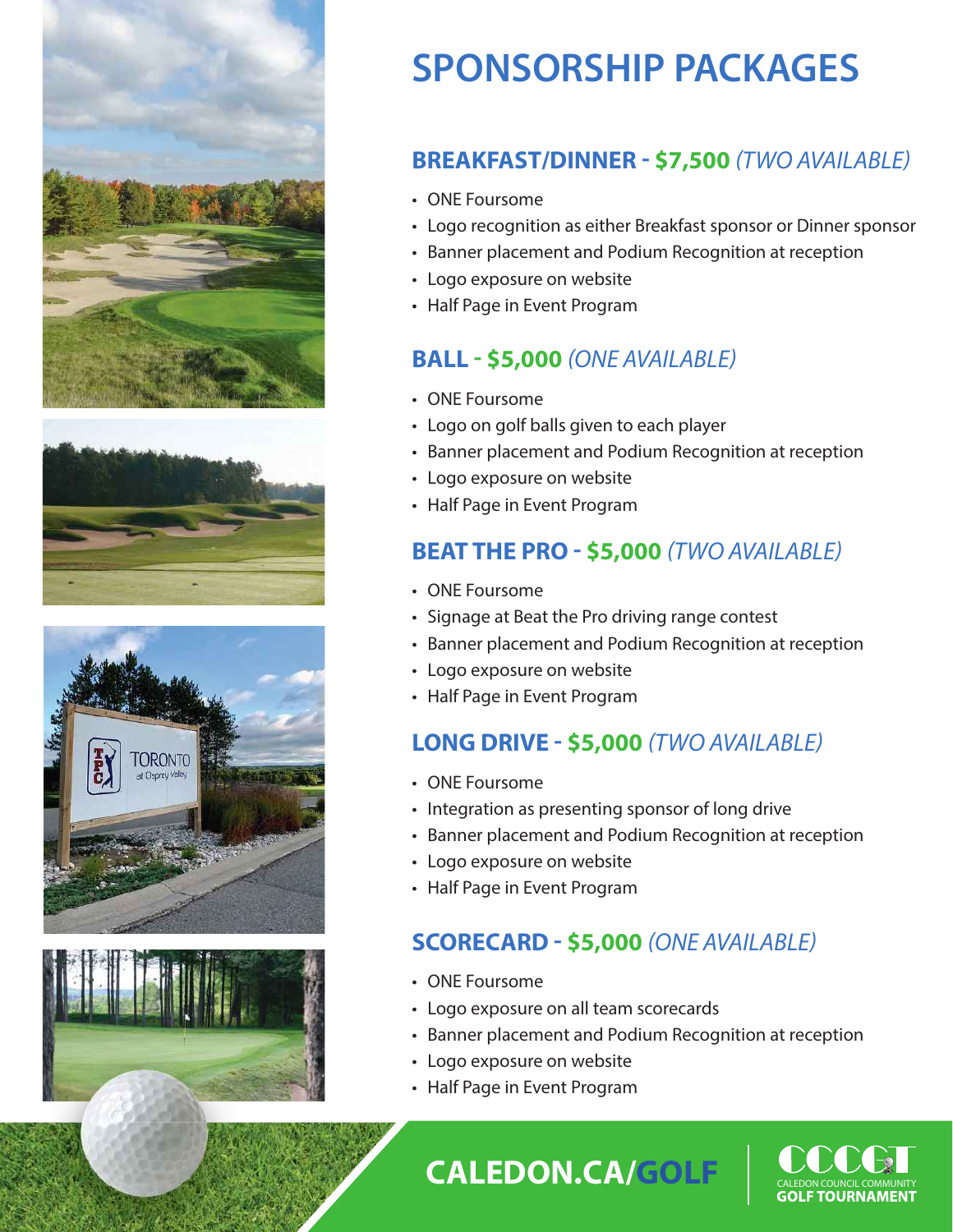



## **SPONSORSHIP PACKAGES**

#### **SILVER - \$3,500**

- ONE Foursome
- Logo on Welcome Banner
- Banner placement and Podium Recognition at reception
- Logo exposure on website
- Quarter Page in Event Program

#### **BRONZE - \$2,500**

- ONE Foursome
- Logo on Welcome Banner
- Banner placement and Podium Recognition at reception
- Logo exposure on website
- Quarter in Event Program

#### **HOLE SPONSOR - \$500** (45 AVAILABLE)

- Signage on one hole
- Listing in Event Program

## **FOURSOME - \$1000 DINNER ONLY -\$100**

#### **EVENT SCHEDULE**

#### **Wednesday, September 7, 2022.**

- **8:30 a.m.** Registration, Breakfast, Range opens and Foursome Photo
- **9:30 a.m.** Shotgun start
- **3:00 p.m.** Post round reception
- **4:30 p.m.** Dinner, Auction and Prizes